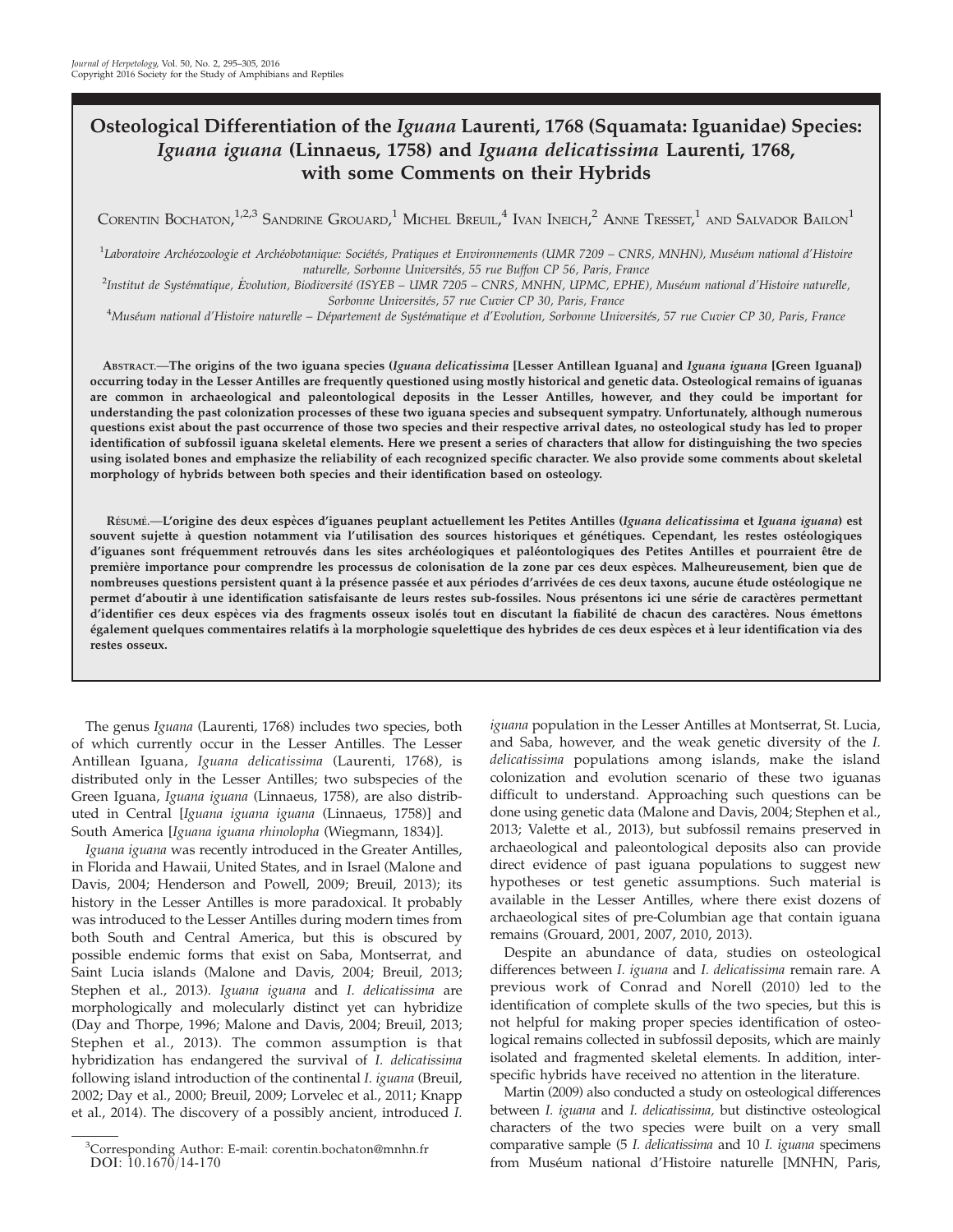France]), all of which have been re-examined in our study. In addition, Martin (2009) considered five I. iguana museum specimens, included in its comparative collection, to be hybrids without any supporting argument. For all those reasons, the whole characters described by Martin (2009) were tested in our study.

The main purpose of our work is to provide a set of useful characters on isolated and fragmented Iguana skeletal elements that will allow for a clear distinction between I. iguana, I. delicatissima, and their hybrids in Holocene subfossil remains. We also evaluate the reliability of those characters to avoid identification mistakes because of intraspecific variability of both taxa.

### MATERIAL AND METHODS

Comparative Material.—We examined 69 specimens of Iguana spp. collected during the two past centuries: 44 I. iguana, 18 I. delicatissima, and 7 interspecific hybrids. These specimens come from Muséum national d'Histoire naturelle (MNHN - Paris, France) collections (Comparative Anatomy – MNHN-ZA-AC-, Reptile and Amphibians – MNHN-RA-, and UMR 7209 "Archéozoologie et Archéobotanique" "Caraïbes" - MNHN-UMR7209- collections); UMR 5199 CNRS "De la Préhistoire à l'Actuel, Culture, Environnement, Anthropologie'' (PACEA – Bordeaux, France), and Museum of Comparative Zoology (MCZ – Harvard, Cambridge, Massachusetts, United States). Newly collected specimens were imported to the MNHN in conformity with the French and international regulation under the permits no. 11629 and no. 11631 in Saint Barthelemy and in accordance with the Direction de l'Environnement, de l'Aménagement et du Logement (DEAL) and Direction Régionale de l'Environnement (DIREN) organizations in la Martinique and Guadeloupe (permit delivered 18 October 2010, 28 November 2011, and 29 May 2013). Sex, origin, collector, and collection year for each specimen are listed in Appendix 1. Adults of both sexes and juveniles were included in this sample.

Species identification was verified using external morphology for all specimens collected after 2000 following the criteria established by Breuil (2013). The main characters used rely on the presence (I. iguana) or absence (I. delicatissima) of a large, subtympanic scale, the sublabial region morphology that contained a mosaic of flat scales in I. iguana and a single row of domed scale in I. delicatissima, and the gular spines that are restricted to the dewlap straight edge (they are less numerous [<6] in I. delicatissima whereas in I. iguana they are more numerous [6–10] and more-extended ventrally on the dewlap). More criteria can be found in Breuil (2013). Hybrids also were identified following the same morphological criteria; as in other squamate hybrids (see Ernst et al., 2014), they usually present intermediate states for all the characters of the two parental species (F1 hybrids) or a patchwork of I. delicatissima and I. iguana character states (post F1 hybrids) (Breuil, 2013). Following those characters, two of our hybrids (MNHN-UMR 7209-529 and MNHN-UMR 7209-715) could be F1 hybrids and the others post F1 hybrids (Fig. 1).

The Osteological Criteria.—We observed each skeletal element separately and did not consider characters concerning contact or relative position of different bones (connections between unfused bones are rarely preserved in fossil assemblages). We observed each element of the skeleton and paid particular attention to those that usually are well represented in fossil remains.

Only the genus Iguana (including hybrids) is included in this study. We consequently did not have any assumption about the phylogenetic significance of the diagnostic characters. Our goal

was limited to establishing clear osteological differences between I. iguana, I. delicatissima, and their hybrids. Some of the characters on the frontal and coronoid bones can be influenced by ontogenetic variation; therefore, we discuss the ontogenetic variability of these skeletal elements to help the reader establish the juvenile or adult condition of the bone prior to identification. All the others characters can be used regardless of the specimen maturity. Each feature is identified by a letter and a number; all characters situated on the same skeletal element bear the same letter and are numbered.

Methodology.—All characters were first established using a subset of samples before being tested on the whole set of reference specimens. To describe the reliability of each character, we used a correct identification rate (CIR), which corresponds to the percentage of correct identifications using the character. The characters presenting a CIR lower than 80% were automatically discarded; all other characters were kept. Because of the intraspecific morphological variability of the two species, however, characters with a CIR of 100% were rare. For this reason, the numbers of observations of each character along with their CIR for each species are presented in this study (Table 1). We also report the occurrence of nonrecordable intermediate and juvenile bone condition. When combined with good comparative material, this approach could avoid false identification based on non-fully reliable characters by providing a degree of confidence for each criterion. We also report observed skeletal elements and characters that were considered as nonreliable for distinguishing between the two Iguana.

We observed hybrids separately to see if some significant characters could be recognized. In addition, all previously identified diagnostic characters were examined in our hybrid sample.

We also tried to recognize sexually dimorphic characters in both species but failed to observe any characters linked to sex rather than to age or size of a specimen. Through this process, we also ensured that sex had no effect on the state of the distinctive characters.

The terminology used to describe the anatomical structures is that used by Fejérvary-Langh (1923), Lécuru (1969, 1968), Evans (2008), Klembara et al. (2010), and Smith (2011).

### **RESULTS**

Distinctive Characters Between I. delicatissima and I. iguana (Table 1).—Maxilla (two characters:  $CIR = 84-90\%$ ): Two maxilla characters allow a reliable discrimination of the two species. In dorsal and medial views, the infraorbital foramen (i. f.) (superior alveolar foramen sensu Smith, 2011) is anteriorly located on the supradental shelf (s. s.) (sensu Rage and Augé, 2010) and can reach the transversal crest (t. c.) (crista transversalis sensu Smith, 2011) in I. delicatissima. This foramen is more-posteriorly located in I. iguana (character A1 in Fig. 2). The second character is the exonarinal margin (e. m.) of the facial process (f. p.) in lateral view, which forms an obtuse angle with premaxillary process (p. p.) in I. delicatissima and a right angle in I. Iguana (character A2 in Fig. 2). These two features already have been reported by Martin (2009). Nasal (one character:  $CIR = 100\%$ ): The nasals of the two species are very different, as was previously highlighted by Conrad and Norel (2010), who relied mainly on the nasal region to distinguish the skulls of the two iguanas. The I. delicatissima nasal bone is as long as it is wide whereas that of *I. iguana* is clearly longer than wide. In addition, the naris (n.) (fenestra exonarina sensu [Gauthier et al., 1988]) of I. delicatissima is more-posteriorly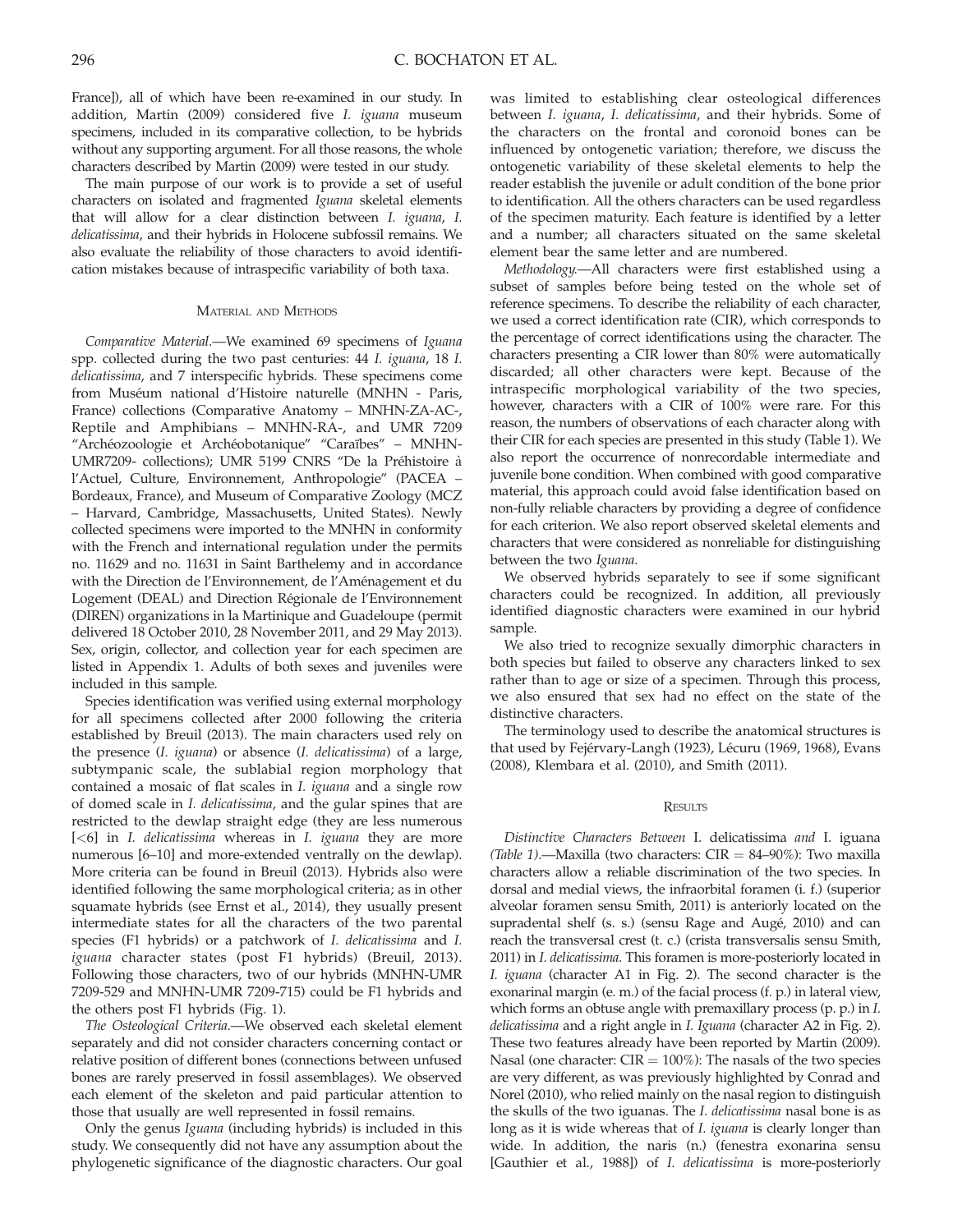

FIG. 1. Head lateral view of (A) I. iguana (MNHN-ZA-AC 2014-35), (B) I. delicatissima (MNHN-ZA-AC 2014-24), (C), F1 hybrid (MNHN-ZA-AC 2014-18), and (D) post F1 hybrid (MNHN-ZA-AC 2014-14). Pictures: E. Pellé.

extended in dorsal view than in I. iguana, and the anteromedial process (a. p.) is more-anteriorly extended in I. delicatissima than in I. iguana (character B in Fig. 3). Among our hybrids, a specimen shows an intermediate morphology combining general morphology and nasal margin depth of each parental species.

Frontal (three characters:  $CIR = 88-100\%$ ): The frontals also are easily identifiable. As reported by Conrad and Norell (2010), in dorsal view on adult specimens, the I. delicatissima frontal is wider and the interorbital constriction weaker than in *I. iguana* (character C1 in Fig. 4). The smallest width of the interorbital constriction (1) is below 50% of the maximal lateral length (2) of the bone in I. iguana and above 50% in I. delicatissima. This character cannot be used on juvenile specimens because the interorbital constriction is strong in juveniles of both species (see Fig. 4), but other characters can be used independently of the

specimen's age. The posterolateral processes (p. p.) are differentially oriented in both species. In I. delicatissima, these processes are oriented posterolateraly, and articular facets with the parietal (a. f. p.) are oriented dorsally and well visible in dorsal view (character C2 in Fig. 4). In I. iguana the frontal posterolateral processes are oriented laterally and the articular facets with the parietal are oriented posteriorly, almost not visible in dorsal view. A particular condition can be observed in some hybrids where the posterolateral processes can be very short and blunt. Another difference is that I. delicatissima frontal bones bear a posterior braincase depression (p. b. d.) in ventral view which tends to be absent in I. iguana (character C3 in Fig. 4). Conrad and Norell (2010) also observed differences of overlapping between nasal and frontal bones of both species, but we do not assess the reliability of this character because the anterior part of the frontal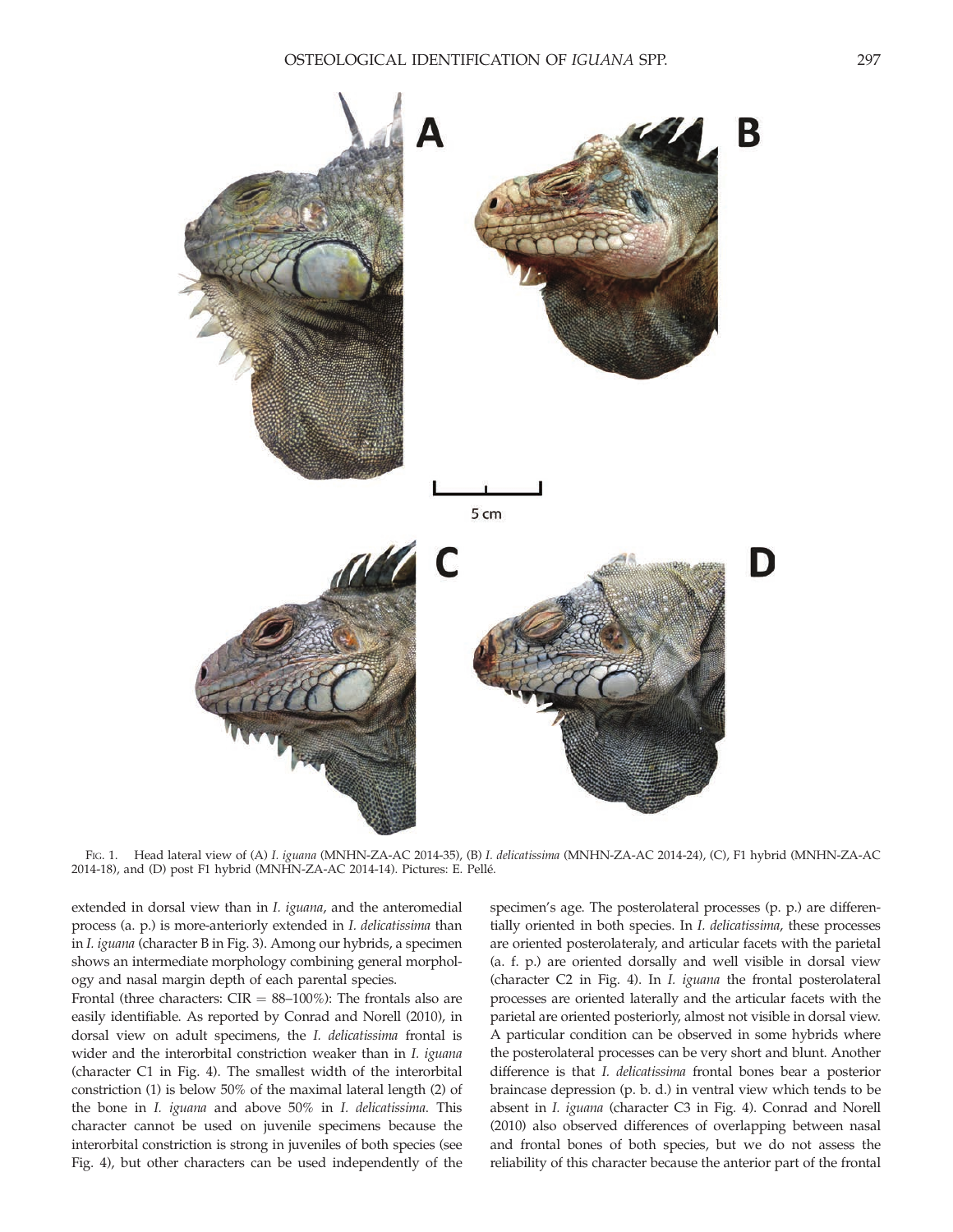## 298 C. BOCHATON ET AL.

TABLE 1. Numbers of observations of each character state on I. delicatissima, I. iguana, and hybrid specimens of the comparative sample (n), correct identification rate (CIR) between I. iguana and I. delicatissima for each character, and occurrence of nonrecorded intermediate condition (NC).

|                  | Character                 |                               | Comparative specimens    |                  |                       |                             |           |                                    |                  |
|------------------|---------------------------|-------------------------------|--------------------------|------------------|-----------------------|-----------------------------|-----------|------------------------------------|------------------|
| Bone             |                           | State                         | I. delicatissima         |                  | I. iguana             |                             |           | Hybrids                            |                  |
|                  |                           |                               | $\it n$                  | NC               | $\it n$               | NC                          | $CIR(\%)$ | $\it n$                            | NC               |
| Maxilla          | A1                        | 1. iguana                     | $\theta$                 | $\boldsymbol{0}$ | 20                    | $\mathbf{1}$                | 84        | 4                                  | $\sqrt{2}$       |
|                  | A2                        | I. delicatissima<br>I. iguana | 12<br>$\mathbf{0}$       | $\boldsymbol{0}$ | 6<br>33               | $\boldsymbol{0}$            | 90        | 1<br>4                             | $\mathbf{1}$     |
| Nasal            | B                         | I. delicatissima<br>I. iguana | 14<br>$\mathbf{0}$       | $\boldsymbol{0}$ | 5<br>38               | $\theta$                    | 100       | $\overline{c}$<br>3                | $\mathbf{1}$     |
| Frontal          | C <sub>1</sub>            | I. delicatissima<br>I. iguana | 15<br>$\overline{2}$     | $\boldsymbol{0}$ | $\theta$<br>31        | $\theta$                    | 88        | 3<br>4                             | $\boldsymbol{0}$ |
|                  | C <sub>2</sub>            | I. delicatissima              | 13                       |                  | 4                     |                             |           | 3                                  |                  |
|                  |                           | I. iguana<br>I. delicatissima | $\theta$<br>15           | $\boldsymbol{0}$ | 36<br>$\theta$        | $\mathbf{1}$                | 100       | $\boldsymbol{0}$<br>$\overline{0}$ | $\mathbf{1}$     |
|                  | C <sub>3</sub>            | hybrid<br>I. iguana           | $\theta$<br>$\theta$     | $\boldsymbol{0}$ | $\theta$<br>27        | 1                           | 91        | 6<br>5                             | $\boldsymbol{0}$ |
| Parietal         | D1                        | I. delicatissima<br>I. iguana | 13<br>$\theta$           | $\mathbf{1}$     | 3<br>35               | $\mathbf{1}$                | 90        | $\overline{c}$<br>5                | $\mathbf{1}$     |
|                  |                           | I. delicatissima              | 14                       |                  | 3                     |                             |           | 1                                  |                  |
|                  | D2                        | I. iguana<br>I. delicatissima | $\theta$<br>10           | $\boldsymbol{0}$ | 19<br>5               | 3                           | 85        | $\boldsymbol{0}$<br>6              | $\mathbf{1}$     |
| Postorbital      | E                         | I. iguana<br>I. delicatissima | $\theta$<br>14           | $\overline{0}$   | 34<br>1               | 4                           | 98        | 5<br>$\overline{c}$                | $\theta$         |
| Jugal            | $\boldsymbol{\mathrm{F}}$ | I. iguana                     | $\theta$                 | $\boldsymbol{0}$ | 31                    | $\mathbf{1}$                | 88        | $\overline{4}$                     | 1                |
| Pterygoid        | G1                        | I. delicatissima<br>I. iguana | 15<br>$\theta$           | $\mathbf{1}$     | 6<br>29               | 11                          | 100       | $\overline{2}$<br>5                | $\overline{2}$   |
|                  | G2                        | I. delicatissima<br>I. iguana | 15<br>$\theta$           | 1                | $\theta$<br>40        | $\theta$                    | 100       | $\boldsymbol{0}$<br>6              | $\theta$         |
|                  | G <sub>3</sub>            | I. delicatissima<br>I. iguana | 15<br>$\theta$           | $\boldsymbol{0}$ | $\theta$<br>25        | 12                          | 94        | 1<br>3                             | 3                |
|                  |                           | I. delicatissima              | 15                       |                  | 3                     |                             |           | 1                                  |                  |
| Sphenoid         | $H_{\rm}$                 | I. iguana<br>I. delicatissima | $\theta$<br>12           | 3                | 34<br>1               | 2                           | 98        | 4<br>1                             | $\overline{2}$   |
| Dentary          | I                         | 1. iguana<br>I. delicatissima | $\theta$<br>13           | $\boldsymbol{0}$ | 23<br>$\theta$        | $\boldsymbol{0}$            | 100       | 6<br>1                             | $\boldsymbol{0}$ |
| Coronoid         | J1                        | I. iguana                     | 1                        | $\boldsymbol{0}$ | 29                    | 1                           | 88        | 5                                  | $\theta$         |
|                  |                           | I. delicatissima<br>hybrid    | 15<br>$\theta$           |                  | 5<br>$\boldsymbol{0}$ |                             |           | 1<br>1                             |                  |
|                  | J2                        | I. iguana<br>I. delicatissima | $\theta$<br>$\theta$     | 16               | 4<br>0                | 31                          | 100       | 3<br>$\boldsymbol{0}$              | 3                |
| Articular        |                           | hybrid                        | $\theta$                 |                  | $\mathbf{0}$          |                             |           | 1<br>5                             |                  |
|                  | K1                        | 1. iguana<br>I. delicatissima | 5<br>10                  | $\boldsymbol{0}$ | 30<br>4               | $\theta$                    | 82        | 1                                  | $\mathbf{1}$     |
|                  | K <sub>2</sub>            | 1. iguana<br>I. delicatissima | $\theta$<br>15           | $\boldsymbol{0}$ | 21<br>13              | $\theta$                    | 73        | 4<br>2                             | $\mathbf{1}$     |
|                  | $K1 + K2$                 | 1. iguana<br>I. delicatissima | $\theta$<br>11           | 4                | 17<br>$\theta$        | 17                          | 100       | 1<br>1                             | $\mathbf 5$      |
| Surangular       | L                         | I. iguana                     | $\overline{2}$           | $\mathbf{1}$     | 17                    | 3                           | 86        | 5                                  | $\mathbf{0}$     |
| Axis             | M                         | I. delicatissima<br>I. iguana | 10<br>$\theta$           | $\boldsymbol{0}$ | $\overline{2}$<br>27  | $\overline{2}$              | 90        | $\overline{2}$<br>$\,1\,$          | $\mathbf{1}$     |
| Caudal vertebrae | N                         | I. delicatissima<br>I. iguana | 13<br>$\mathbf{0}$       | $\boldsymbol{0}$ | $\overline{4}$<br>32  | 2                           | 100       | 5<br>3                             | 1                |
|                  |                           | I. delicatissima              | 14                       |                  | $\theta$              |                             |           | 3                                  |                  |
| Scapula          | O1                        | I. iguana<br>I. delicatissima | $\mathbf{0}$<br>$\theta$ | 13               | 24<br>$\overline{0}$  | 12                          | 100       | $\overline{2}$<br>$\theta$         | $\overline{4}$   |
|                  | O2                        | I. iguana<br>I. delicatissima | $\overline{2}$<br>13     | $\boldsymbol{0}$ | 28<br>6               | $\ensuremath{\mathfrak{Z}}$ | 83        | 1<br>1                             | $\mathbf 5$      |
|                  | O <sub>3</sub>            | I. iguana<br>I. delicatissima | $\mathbf{1}$<br>12       | $\mathbf{1}$     | 34<br>1               | $\overline{2}$              | 95        | 3<br>$\theta$                      | $\overline{4}$   |
| Coxal            | P1                        | I. iguana                     | $\theta$                 | $\overline{4}$   | 14                    | 21                          | 100       | $\boldsymbol{0}$                   | $\overline{4}$   |
|                  | P2                        | I. delicatissima<br>I. iguana | 11<br>$\theta$           | $\boldsymbol{0}$ | $\theta$<br>31        | $\theta$                    | 92        | $\overline{c}$<br>3                | $\boldsymbol{0}$ |
|                  | P <sub>3</sub>            | I. delicatissima<br>I. iguana | 15<br>$\mathbf{1}$       | $\mathbf{1}$     | 4<br>27               | 1                           | 100       | 4<br>3                             | $\boldsymbol{0}$ |
|                  |                           | I. delicatissima              | 13                       |                  | $\theta$              |                             |           | $\overline{4}$                     |                  |
|                  | P <sub>4</sub>            | I. iguana<br>I. delicatissima | $\theta$<br>13           | $\overline{0}$   | 24<br>3               | 1                           | 94        | 5<br>$\overline{2}$                | $\boldsymbol{0}$ |
|                  | P <sub>5</sub>            | I. iguana<br>I. delicatissima | $\mathbf{1}$<br>13       | $\mathbf{1}$     | $28\,$<br>4           | 3                           | 89        | $\overline{4}$<br>3                | $\mathbf{0}$     |
| Humerus          | Q                         | I. iguana<br>I. delicatissima | $\mathbf{0}$<br>$15\,$   | $\boldsymbol{0}$ | $27\,$<br>$\sqrt{2}$  | $\boldsymbol{0}$            | 93        | $\overline{\mathbf{4}}$<br>3       | $\boldsymbol{0}$ |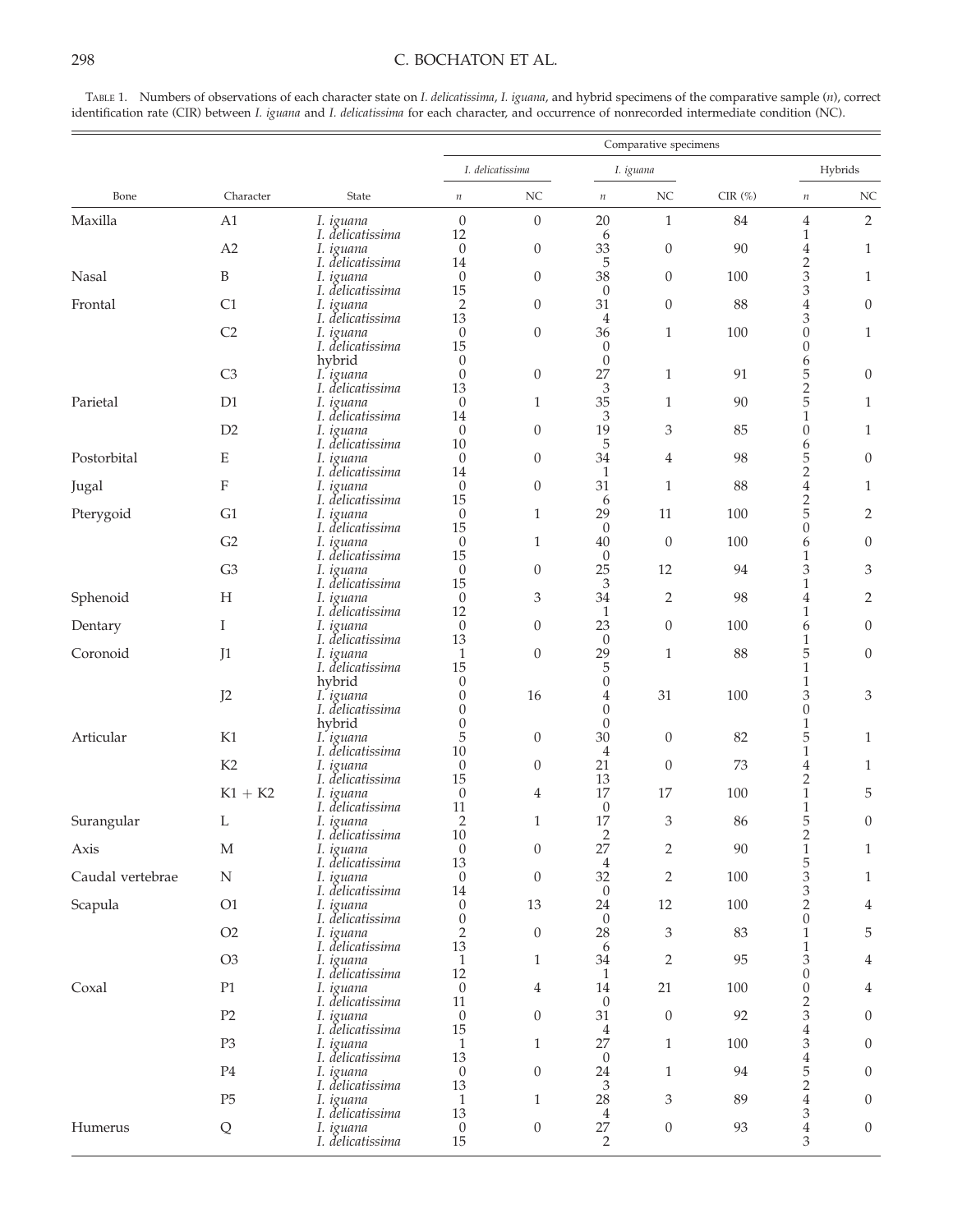



FIG. 3. Right nasal, dorsal view.

FIG. 2. Left maxilla, dorsal (A1) and labial (A2) views.

is very thin and often broken, even on our modern specimens. The few times we observed entire elements, the nasal impression (n. i.) on the frontal did not seem to be a valuable distinctive character.

Parietal (two characters:  $CIR = 85-90\%$ ): The parietal presents an important variability across our comparative sample, especially between juvenile and adult individuals. The shape of the entire bone is modified across ontogeny, from the juvenile to the adult form (Fig. 5). The posterior processes become longer, the median constriction stronger, and the parietal crests (well individualized on the young specimens) are fused together and extended posteriorly on the adult specimens (Fig. 5). We did not see any clear differences in the ontogenetic variability of I. iguana and I. delicatissima, but we identified two characters that can be used on juveniles and adult of both species. The first is the pineal foramen (p. f.), highly visible on the I. iguana parietal/frontal margin and usually less conspicuous on the I. delicatissima parietal (character D1 in Fig. 5). The second criterion concerns articular facets with the frontal bone (a. f.) that are oriented ventrally and highly visible in ventral view in I. delicatissima and oriented anteriorly and less visible in I. iguana (character D2 in Fig. 5).

Postorbital (one character:  $CIR = 98\%$ ): The articulation between the jugal and the postorbital is different in the two species. The contact between the jugal and the postorbital is mainly ventral in I. iguana and mainly medial in I. delicatissima. Consequently, the postorbital articular facet with the jugal (a. f. j.) is ventrally directed and nearly nonvisible in medial view in I. iguana, while this facet is oriented medially and well visible in medial view in I. delicatissima (character E in Fig. 6). In addition, the articular facets with the jugal and squamosal form a continuous slender articular facet in I. iguana but two individualized facets in I. delicatissima (character E in Fig. 6).

Jugal (one character:  $CIR = 88\%$ ): In *I. delicatissima*, the dorsal view of the jugal suborbital ramus bears an anteromedial expansion (a. e.) between the palatine and ectopterygoid insertion regions. The same expansion tends to be less developed in I. iguana (character F in Fig. 7).

Pterygoid (three characters: CIR=94–100%): Three characters can be used to separate both species according to their pterygoids, but two of them are subject to ontogenetic variations. Consequently, establishing the adult or juvenile state of the bone prior to identification is a necessity. Unfortunately, we lack morphological characters to do this on isolated pterygoid bones, so we will only consider the maximal width of the bone in ventral view (at the level of the ectopterygoid process [e. p.]), which is <7 mm on our juvenile

specimens. The first distinctive character is the number of pterygoidian dental rows: I. delicatissima and juvenile I. iguana bear only one dental row (d. r.), but adult I. iguana show two or more rows (character G1 in Fig. 8). Second, the dental row is less-posteriorly expanded in I. delicatissima than in I. iguana, where it can be prolonged near the ectopterygoid process (e. p.) posterior margin (character G2 in Fig. 8). Third, pterygoid lateral area (l. a.) tends to be concave near the dental row in I. iguana and flat in I. delicatissima and juvenile I. iguana (character G3 in Fig. 8).

Sphenoid (one character:  $CIR = 98\%$ ): In ventral view, the sphenoid ventral crests (v. c.) joining basal tubercle (b. t.) to basipterygoid process (b. p.) tend to be straight in I. iguana and sigmoid in *I. delicatissima* (character H in Fig. 9).

Dentary (one character:  $CIR = 100\%$ ): Only one character seems to be reliable to sort the two iguana dentaries: the intramandibular lamella (sensu Smith, 2011) corresponding to the anteromedial coronoid branch insertion. This lamella is anteriorly extended in I. iguana under the third to sixth last dental positions and shorter in I. delicatissima under the first to second dental position (character I). Martin (2009) proposed some characters regarding teeth shape. According to our observations, teeth morphology is highly variable depending on the species and the size of each specimen but also depending on the wear and the relative position of each tooth on the dentary.

Coronoid (two characters:  $CIR = 88-100\%$ ): The morphology of the coronoid, and especially of the coronoid process (c. p.), is highly variable in I. iguana but consistent in I. delicatissima. In lateral view, the I. delicatissima coronoid process tends to be slightly higher and more-dorsally rounded (character J1 in Fig. 10) than in I. iguana. In some cases it bears a small posterior protuberance (p. p.) (character J2 in Fig. 10). In I. iguana, the coronoid process is slightly lower (character J1 in Fig. 10) and can present a well-developed posterior protuberance (character J2 in Fig. 10). In addition, I. iguana presents a wide range of wide coronoid process morphologies (Fig. 10), easily distinguishable from the typical I. delicatissima morphology illustrated. The juvenile I. delicatissima coronoids bear a more-dorsally pointed coronoid process oriented dorsally without a posterior process (Fig. 10); it differed from the coronoid process in juvenile I. iguana by being more-posteriorly directed (Fig. 10). In addition, one of seven examined hybrids presented an original morphology with a square-shaped coronoid process because of an especially wide posterior protuberance.

Articular (one character:  $CIR = 100\%$ ): The articular bone also is highly variable, but a combination of two characters effectively distinguishes between both iguanas. The retroarticular process (r.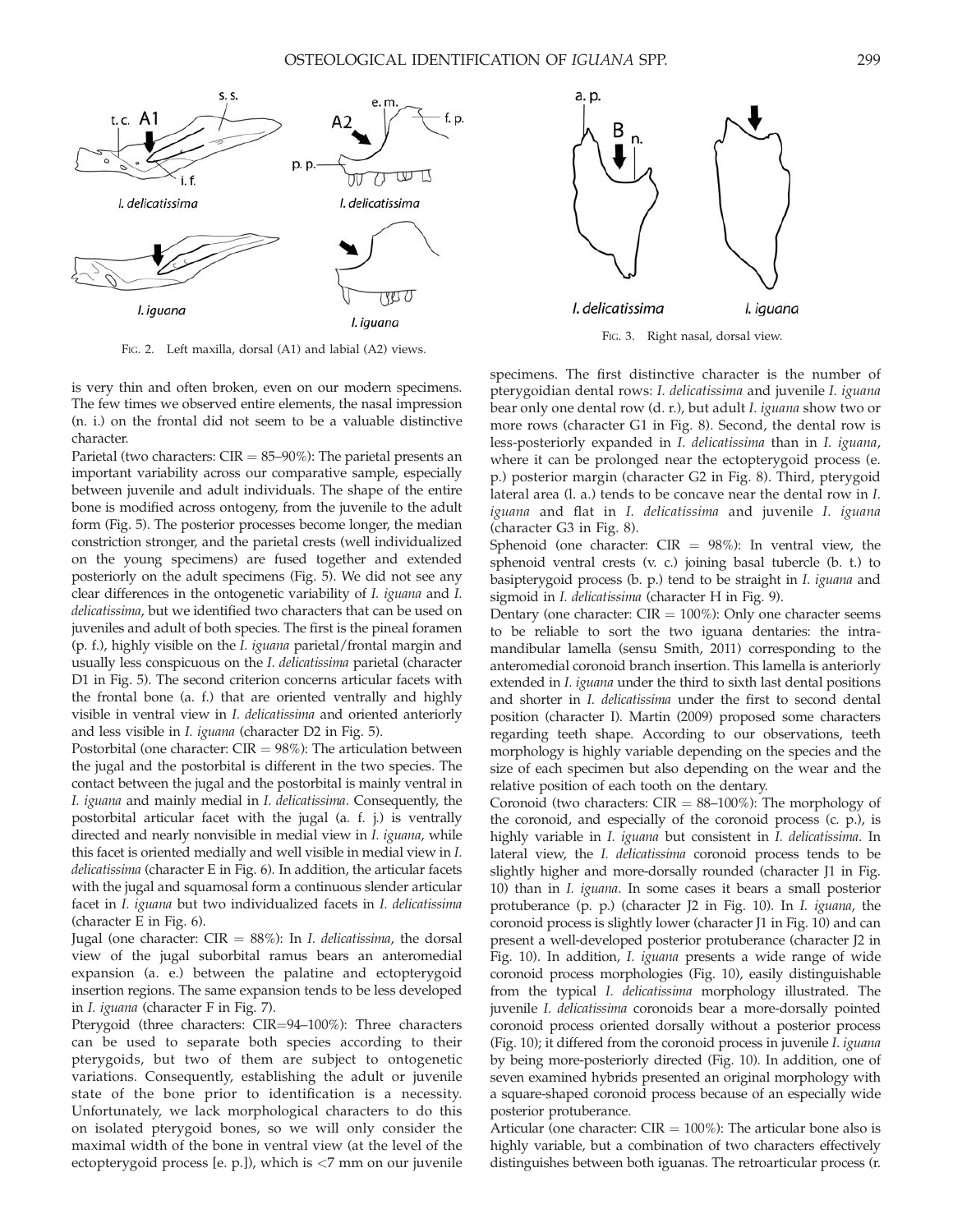

FIG. 4. Frontal, dorsal (C1 and C2) and ventral (C3) views.

p.) tends to be shorter in I. delicatissima, where its length (1) is <150% of the length of the articular fossa (2), than in I. iguana where its length is >150% of the length of the articular fossa (a. f.) (character K1 in Fig. 11). In addition, the tympanic crest (t. c.) (3) tends to be wider than the angular crest (a. c.) (4) in I. delicatissima, a condition that is reversed in I. iguana (character K2 in Fig. 11). Those characters cannot be used separately because they are highly variable depending on specimen size. They can be considered only if they are combined (see Table 1).

*I. iguana* parietal ontogenetic variability

Surangular (one character:  $CIR = 86\%$ ): The surangular coronoid process (c. p.) is pointed in I. delicatissima and rounded in I. iguana (character L in Fig. 12).

Axis (one character:  $CIR = 90\%$ ): The proportion between minimal neural arch (n. a.) length (1) and the posterior neural arch breadth comprising the postzygapophysis (2) is smaller in I. delicatissima (<0.65) than in I. iguana (>0.68) (character M in Fig. 13). Caudal vertebrae (one character:  $CIR = 100\%$ ): As previously reported by De Queiroz (1987) and later by Breuil (2013), I.



FIG. 5. Parietal, dorsal (ontogenetic variability and D1) and ventral (D2) views.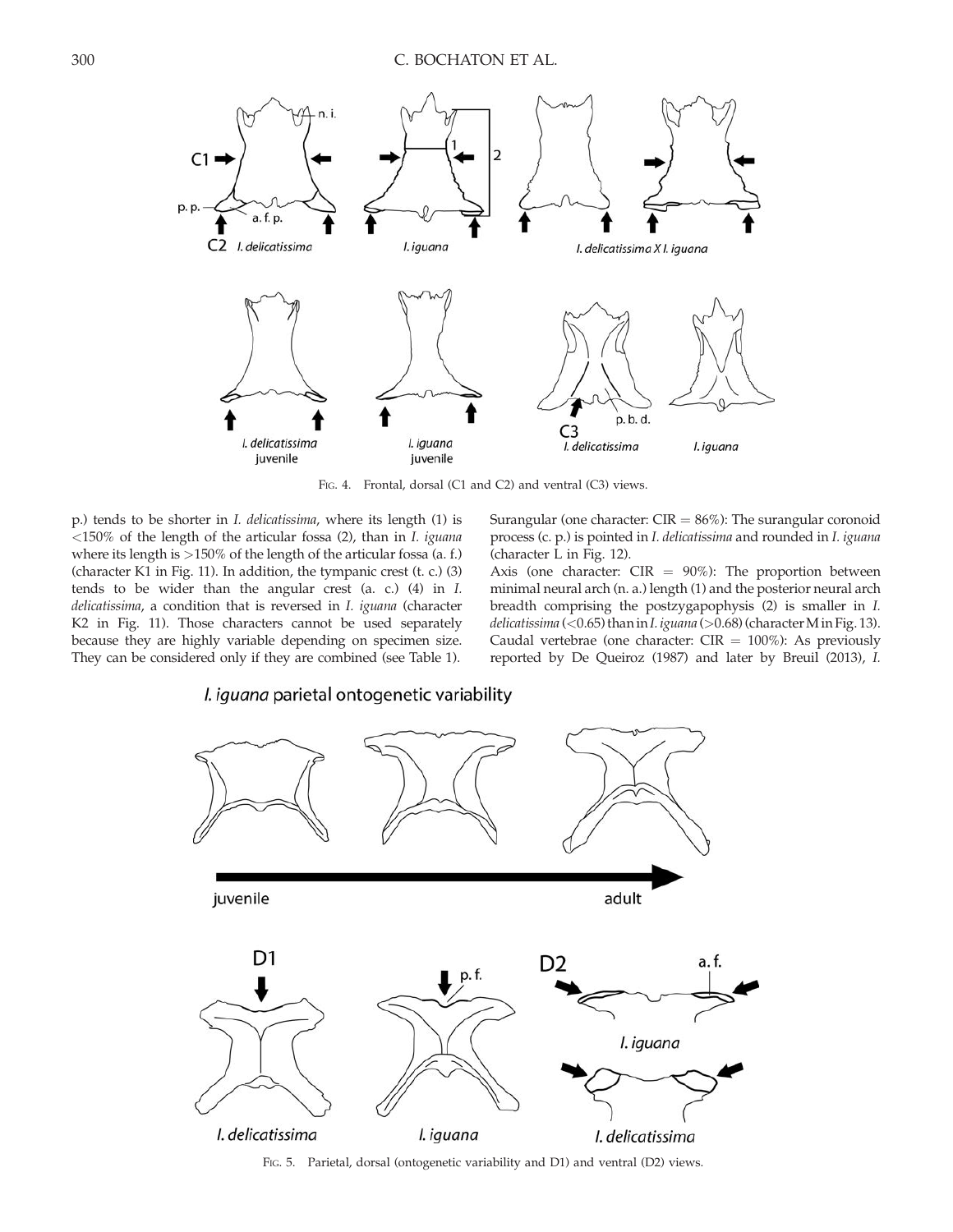

FIG. 6. Left postorbital, medial view.

delicatissima lacks caudal autotomy planes (a. p.) (character N in Fig. 14), unlike I. iguana. These autotomy planes can be fused in adult I. iguana but still remain clearly visible, unlike in I. delicatissima where they do not occur. These planes occur in the first anterior quarter of the posterior caudal vertebrae bearing no or two lateral process(es), just as described by Etheridge (1967), but tend to be absent or not visible on most caudal vertebrae.

Scapulocoracoid (three characters:  $CIR = 83-100\%$ ): Three characters can be used on the scapulocoracoid to distinguish between both Iguana species. A small posterolateral protuberance (pl. p.), marking the attachment of scapulohumeral ligament (Russel and Bauer, 2008), occurs in two thirds of our I. iguana specimens but is systematically absent in I. delicatissima (character O1 in Fig. 15). In I. delicatissima, the coracoid process (c. p.) is more robust than in *I. iguana*, where it is slender (character O2 in Fig. 15). The width of the I. delicatissima coracoid process (1) is  $>40\%$  of its length (2), and in *I. iguana* its width is  $<40\%$  of its length. In lateral view, the posterior coracoid fenestra (p. c. f.) opening (3) is wider than the mesocoracoid (mc.) (4) in I. iguana and narrower in I. delicatissima (character O3 in Fig. 15).

Pelvic bone (five characters:  $CIR = 89{\text -}100\%$ ): The pelvis bears five characters, allowing a reliable distinction between the two iguanas. The ilium dorsal crest (d. c.) tends to be convex in I. delicatissima and concave in I. iguana (character P1 in Fig. 16), a character also mentioned by Martin (2009). It also bears a ventral edge (v. e.), short and curved in I. delicatissima but long and straight in I. iguana (character P2 in Fig. 16). The posterior section of ilium (Il.) is subtriangular in I. delicatissima and oval in I. iguana (character P3 in Fig. 16). The anterior section of the pubis (P.) forms a triangle with an acute angle apex in I. delicatissima and a straight angle apex in I. iguana (character P4 in Fig. 16). The posterior margin of ischium (Is.) is more concave in I. delicatissima than in *I. iguana* (character P5 in Fig. 16).

Humerus (one character:  $CIR = 93\%$ ): The foramen of the supracondylar fossa was first observed by Hoffstetter (1946) but not clearly mentioned as a distinctive character of I. delicatissima.



FIG. 7. Left jugal, dorsal view.



FIG. 8. Right pterygoid, ventral view.

Martin (2009) also mentioned this character but judged it as nonreliable for distinguishing both iguanas; however, we found the character to be reliable. The foramen of the supracondylar fossa (sc. f.) is largely open in I. delicatissima and narrow in I. iguana (character Q in Fig. 17).

Unreliable Skeletal Elements and Characters.—Regarding the previously discussed skeletal elements, we described anatomical structures that were considered reliable characters for distinguishing only between Iguana species. We tried to observe the whole morphology of each bone so that undescribed structures can be considered nonreliable for identification. We also observed skeletal elements on which we failed to distinguish reliable characters: the occipital, palatine, quadrate, ectopterygoid, splenial, radius, ulna, femur, tibia, fibula, calcaneus, talus, metapodial, and phalanx.

Hybrid Osteology.—The hybrid osteology was highly variable and did not show many typical osteological characters. Indeed, only two characters observed on the hybrids were absent in both I. iguana and I. delicatissima. First, a frontal morphology with very short and blunt posterolateral processes or an intermediate morphology, with a wide frontal and articular facets with the parietal forming a right angle, which makes them partially visible in dorsal view (character C2 in Fig. 4). Second, a coronoid bone that has a wide and short coronoid process with a prominent secondary process (characters J1 & J2 in Fig. 10). The two frontal hybrid morphologies occur on six of our seven hybrids and the hybrid coronoid morphology on only one specimen. All other characters are similar to those described for I. iguana and I. delicatissima. The hybrids possess primarily an assemblage of characters of both parental species and cannot be distinguished based on loose skeletal elements. Therefore, only a combination of several characters from both I. iguana and I. delicatissima found on a whole skeleton can allow proper identification of a hybrid. In our sample, all examined complete



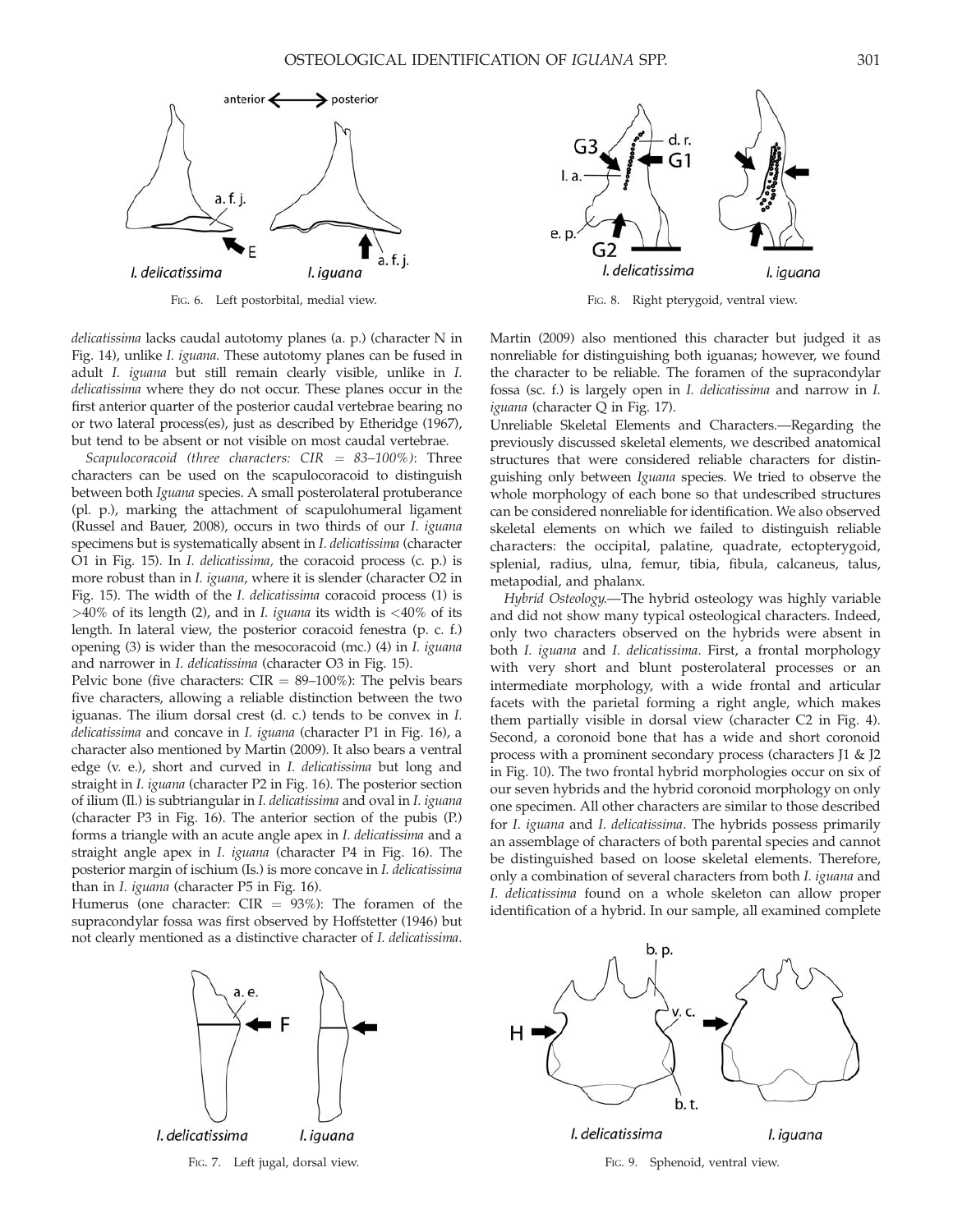

F<sub>IG</sub>. 10. Right coronoid, lingual view.

hybrid skeletons bear <80% of the characters of one of the parental species. This combination of characters probably reflects the genotype and the importance of each parental species in its skeletal shape, but this observed variability makes the identification of hybrid isolated skeletal elements impossible except in the case of the occurrence of the two previously mentioned specific characters.

### **DISCUSSION**

We give evidence of 32 diagnostic characters distributed on 17 iguana skeletal elements. Most, but not all, of these characters are present on the skull elements and partly reflect the difference of head shape between the two Iguana species, especially those dealing with the nasal and frontal morphology that tend to be shortened in I. delicatissima as compared to I. iguana.

Among all the characters, 11 are 100% reliable, 3 are 99–95% reliable, 9 are 95–90% reliable, 6 are 90–85% reliable, and 4 are 80–85% reliable for separating both species (see Table 1). This clearly shows that Iguana isolated bones coming from archaeological and paleontological contexts can now be identified at the species level.

Interestingly, only 34% of the characters (see Table 1) seem to be 100% reliable. This clearly shows there to be important intraspecific variability in both species as well as strong morphological overlap between I. iguana and I. delicatissima for most skeletal elements. Interpreting this overlap is far beyond the scope of this work and would require genetic studies to know if it reflects a recent speciation or a complex history of repeated hybridizations. The morphological variability of I. iguana also could reflect the large distribution of this taxon and the existence of unrecognized subspecific diversity (Breuil, 2013), but the small number of specimens, and the lack of precise geographical origins for most of them, did not allow us to approach this question (see Appendix 1).

Our study also shows the importance of establishing a strong, broad, comparative collection to include the intraspecific variability. This high variability and morphological overlap, along with the large amount of skeletal elements that had been unconsidered because of the lack of reliable characters, demonstrates that building dichotomous keys for closely related species can be difficult. Our study shows that a dichotomous



FIG. 11. Right articular, dorsal view.



I. iguana FIG. 12. Right surangular, medial view.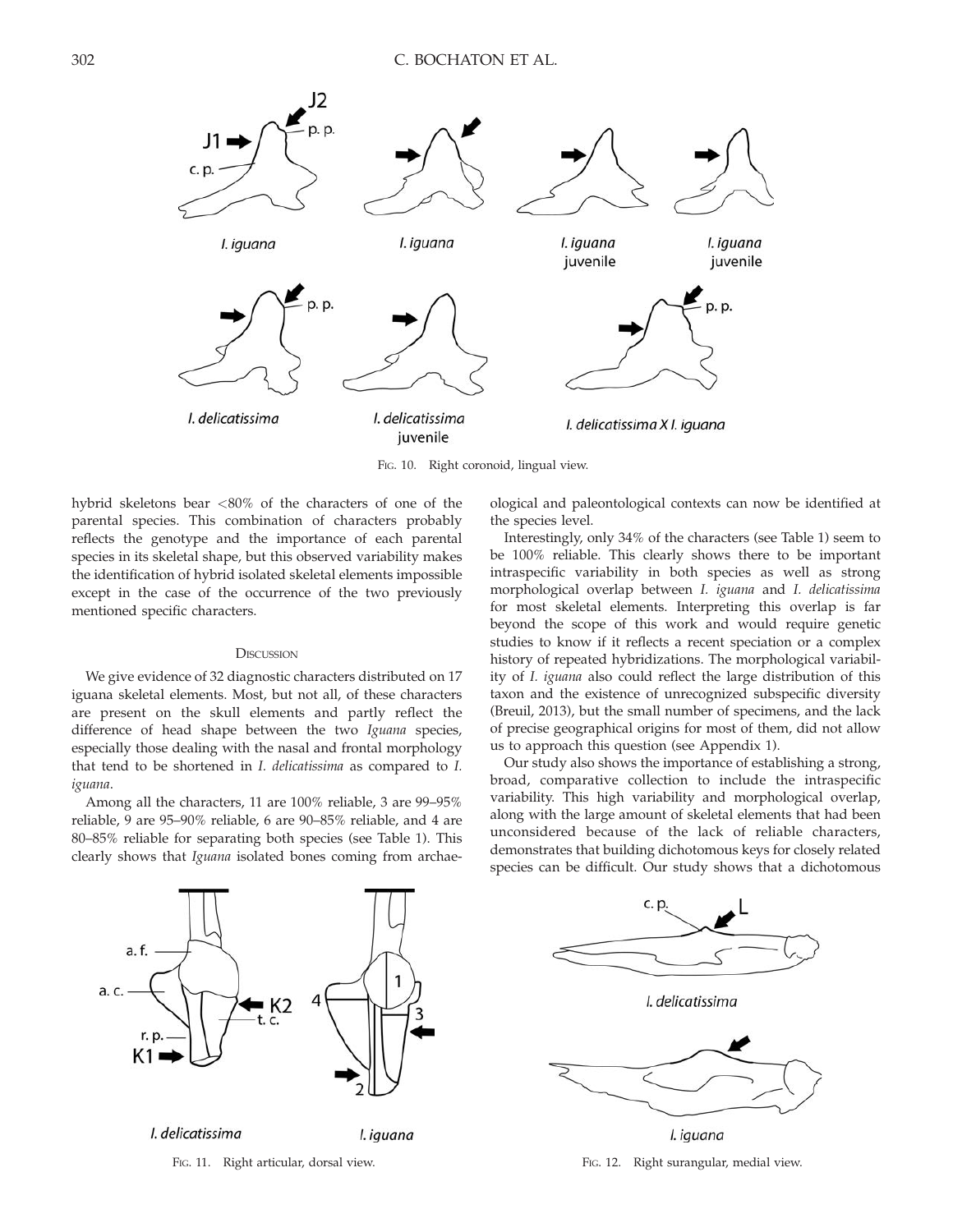

FIG. 13. Axis, lateral and posterior views.

key based on <10 specimens of each species is not reliable and can lead to misidentifications. We show the importance of assessing the reliability of each character to interpret the results obtained by using comparative material in zooarchaeological and paleontological studies. Indeed, such studies are limited by the number of remains available because of the scarcity of subfossil material, and a single wrong attribution can easily lead to important misinterpretations. Therefore, disclosing a confidence level for each character can be a critical element to understand the obtained results.

Unsurprisingly, our study shows a huge morphological variability among the hybrids, probably reflecting the effect of different cross statuses of these hybrids. Moreover, we failed to establish a link between the external morphology attribution (F1 or post F1 hybrids) and the observed skeletal morphology. Based on external morphology, our two putative F1 hybrids show very different osteological characters, and the external morphology criteria of intermediate characters (F1 hybrids) or the patchwork of characters of both parental species (post F1 hybrids) does not seem correlated with skeletal morphology. The main reason for this could be that our characters are not suitable for describing intermediate states. Indeed, because of the important I. iguana variability, our characters focused on undoubtedly I. delicatissima character states, and any variation led to an undetermined or an I. iguana state identification. This is highly visible in our hybrids for which we coded mainly I. iguana states ( $n = 110$ ) rather than *I. delicatissima* states ( $n = 60$ ) and with many undetermined states ( $n = 46$ ) (Table 1). Further investigations are required to establish a link between hybrid genotypes and skeletal phenotypes. However, our characters still reliably identify a hybrid whole skeleton which, following



FIG. 14. Posterior caudal vertebra, lateral view.



FIG. 15. Right scapulocoracoid lateral view.

our observations, would possess at least one of the following attributes: it bears <80% of each parental species characters and has one or both of the peculiar hybrid character state on frontal and coronoid bones.

Comparisons to previous studies show our results to match those of Conrad and Norell (2010) but strongly diverge with those of Martin (2009). Indeed, among the 36 characters observed by the later author on whole iguana skeletons, only three (two on maxilla and one on ilium bones) match our results. An observed character on the humerus was signaled as a nondiscriminant character by the same author. All other characters indicated by Martin (2009) seem only to reflect intraspecific variability and prove that trying to distinguish close taxa without taking this variability into account by using a large number of reference specimens is worthless.

We demonstrate that several osteological characters will allow reliable species identifications for Iguana subfossil remains in the Lesser Antilles. Among others, we identified eleven osteological characters that reliably distinguish the two Iguana species 100% of the time (see Table 1): (B) the nasal bone morphology; (C2) the orientation of the frontal bone posterior processes; (G1) the number of tooth rows and (G2) their position on the pterygoid; (I) the length of the intramandibular lamella of the dentary; (J2) the presence–absence of a well-developed coronoid posterior process; (K1+K2) the morphology of the retroarticular process and tympanic crest of the articular bone; (N) the presence–absence of fracture planes on the caudal vertebrae; (O1) the presence–absence of a posterolateral protuberance on the scapulocoracoid; and (P1) morphology of the dorsal crest and (P3) posterior section of the ilium. We also show that hybridization can be tracked under certain modalities using frontal and coronoid bones. This new tool will allow for the study of past iguana colonization by enabling species identification of Iguana remains from the numerous archaeological sites in the Lesser Antilles. With such confident identification, we can solve different questions regarding past occurrence and interactions of I. iguana and I. delicatissima on those islands.

Acknowledgments.—We are first very grateful to the organizations that allowed the collection of iguana specimens in the French West Indies; the natural reserve of Saint Barthélemy, the Direction Regionale de l'Environnement de Guadeloupe et de la Martinique, and the NGO Le Gaïac. We thank M. E. Kemp for revising English and providing useful comments on this paper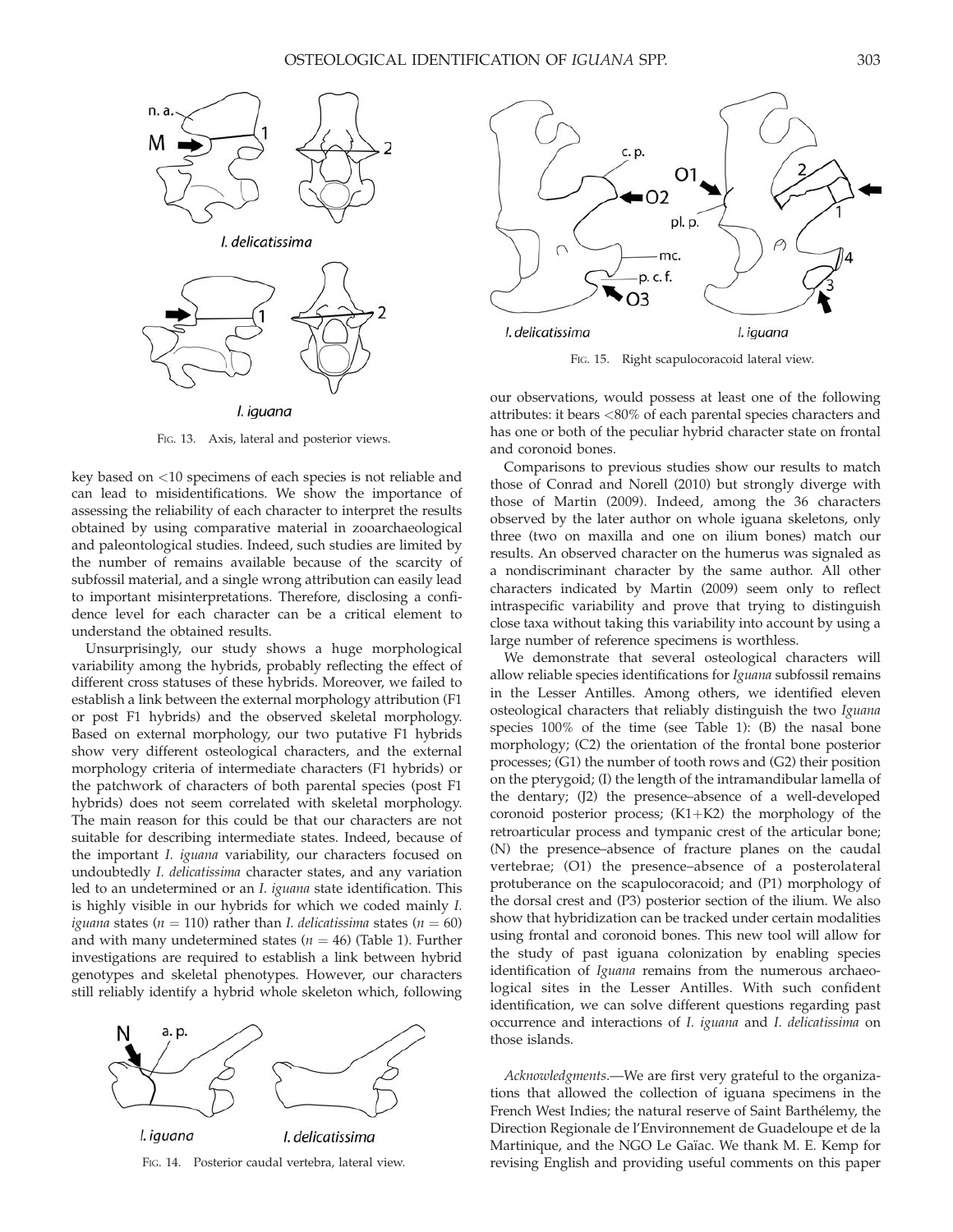

FIG. 16. Left pelvic girdle, lateral view.



FIG. 17. Left humerus, ventral view.

and the two anonymous reviewers who helped us improve the quality of this manuscript. We also thank the Museum of Comparative Zoology (J. Rosado), which lent us their I. delicatissima specimens; the UMR 5199 CNRS ''PACEA'' that kindly send us their iguanas; and the MNHN collection curators and technicians who helped us find collection specimens and their corresponding collection information. And of course, we thank E. Pellé and the MNHN osteological preparation service which prepared the recently collected iguanas.

### LITERATURE CITED

- BREUIL, M. 2002. Histoire naturelle des Amphibiens et Reptiles terrestres de l'archipel Guadeloupéen. Publications Scientifiques du Muséum National d'Histoire Naturelle, France.
- -. 2009. The terrestrial herpetofauna of Martinique: past, present, future. Applied Herpetology 6:123–149.
- . 2013. Caractérisation morphologique de l'iguane commun Iguana iguana (Linnaeus, 1758), de l'iguane des Petites Antilles Iguana delicatissima Laurenti, 1768 et de leurs hybrides. Bulletin de la Société Herpétologique de France 147:309-346.
- CONRAD, J. L., AND M. A. NORELL. 2010. Reptiles cranial autapomorphies in two species of Iguana (Iguanidae: Squamata) reptiles. Journal of Herpetology 44:307–312.
- DAY, M., M. BREUIL, AND S. REICHLING. 2000. Lesser Antillean iguana. Pp. 62–67 in A. Alberts (ed.), West Indian Iguanas: Status Survey and Conservation Action Plan. International Union for Conservation of Nature (IUCN), Switzerland.
- DAY, M. L., AND R. S. THORPE. 1996. Population differentiation of Iguana delicatissima and Iguana iguana in the Lesser Antilles. Pp. 136–137 in R. Powell and R. W. Henderson (eds.), Contributions to West Indian Herpetology: A Tribute to Albert Schwartz. Society for the Study of Amphibians and Reptiles, USA.
- DE QUEIROZ, K. 1987. Phylogenetic systematics of iguanine lizards: a comparative osteological study. University of California Publications in Zoology 118:1–216.
- ERNST, N., A. SCHMITZ, N. CHAI, J. RIGOULET, A. BURGEOIS, M. HOHL, C. HANO, AND I. INEICH. 2014. An unexpected occurrence—a case study of an intergeneric hybrid in giant snake. Revue Suisse de Zoologie 121:293–317.
- ETHERIDGE, R. 1967. Lizard caudal vertebrae. Copeia 1967:699–721.
- EVANS, S. E. 2008. The skull of lizards and tuatara. Pp. 1–347 in C. Gans (ed.), Biology of the Reptilia. Volume 20: The Skull of Lepidosauria. Society for the Study of Amphibians and Reptiles, USA.
- FEJÉRVARY-LANGH, A. M. 1923. Beiträge zu einer monographie der fossilen ophisaurier. Palaeontologia Hungarica 1:123–220.
- GAUTHIER, J., R. ESTES, AND K. DE QUEIROZ. 1988. A phylogenetic analysis of Lepidosauromorpha. Pp. 15–98 in R. Estes and G. K. Pregill (eds.), The Phylogenetic Relationships of the Lizard Families. Stanford University Press, USA.
- GROUARD, S. 2001. Subsistance, systèmes techniques et gestion territoriale en milieu insulaire antillais précolombien—exploitation des Vertébrés et des Crustacés aux époques Saladoïdes et Troumassoïdes de Guadeloupe (400 av. J.-C. a` 1500 ap. J.-C.). Ph.D. diss., Universite´ Paris X, France.
- 2007. Modes de vie des Précolombiens des Antilles françaises. Pp. 91–101 in S. Rostain and N. Vidal (eds.), Les Nouvelles de l'Archéologie: Archéologie Des Départements Français d'Amérique. Editions Errance, France.
- 2010. Caribbean archaeozoology. Pp. 89-109 in G. Mengoni Goñalons, J. Arroyo-Cabrales, O. J. Polaco, and F. J. Aguilar (eds.), Current Advances in Latin-American Archaeozoology. International
- Council for Archaeozoology: Universidad de Buenos Aires, Mexico. -. 2013. Chasses, pêches et captures des faunes vertébrées et crustacées des occupations côtières céramiques récentes du sud de la Martinique (Saladoïde, Vè siècle ap. J.-C. – Suazoïde, XVè ap. J. C.). Pp. 115–161 in B. Bérard (ed.), Martinique, Terre Amérindienne: Une Approche Pluridisciplinaire. Sidestone Press, The Netherlands.
- HENDERSON, R. W., AND R. POWELL. 2009. Natural history of West Indian reptiles and amphibians. University Press of Florida, USA.
- HOFFSTETTER, R. 1946. Faune du gisement précolombien d'Anse-Belleville. Mémoires du Muséum National d'Histoire Naturelle Nouvelle série 22:1-18.
- KLEMBARA, J., M. BÖHME, AND M. RUMMEL. 2010. Revision of the anguine lizard Pseudopus laurillardi (Squamata, Anguidae) from the Miocene of Europe, with comments on paleoecology. Journal of Paleontology 84:159–196.
- KNAPP, C., M. BREUIL, C. RODRIGUES, AND I. IVERSON. 2014. Lesser Antillean Iguana. Iguana delicatissima: conservation action plan. IUCN, Switzerland.
- LAURENTI, J. N. 1768. Specimen Medicum Exhibens Synopsis Reptilium. Joan Thomae Editions, Austria.
- Lécuru, S. 1968. Remarques sur les scapulo-coracoïdes des Lacertiliens. Annales des Sciences Naturelles (série Zoologie) 10:475-510.
- . 1969. Étude morphologique de l'humérus des lacertiliens. Annales des Sciences Naturelles (série Zoologie) 12:1-47.
- LINNAEUS, C. 1758. Systema Naturae per Regna tria Naturae, secundum Classes, Ordines, Genera, Species, cum characteribus, differentiis, synonymous, locis, Editio decimata reformata. Editions Laurentii Salvii, Sweden.
- LORVELEC, O., M. PASCAL, C. PAVIS, AND P. FELDMANN. 2011. Amphibians and reptiles of the French West Indies: Inventory, threats and